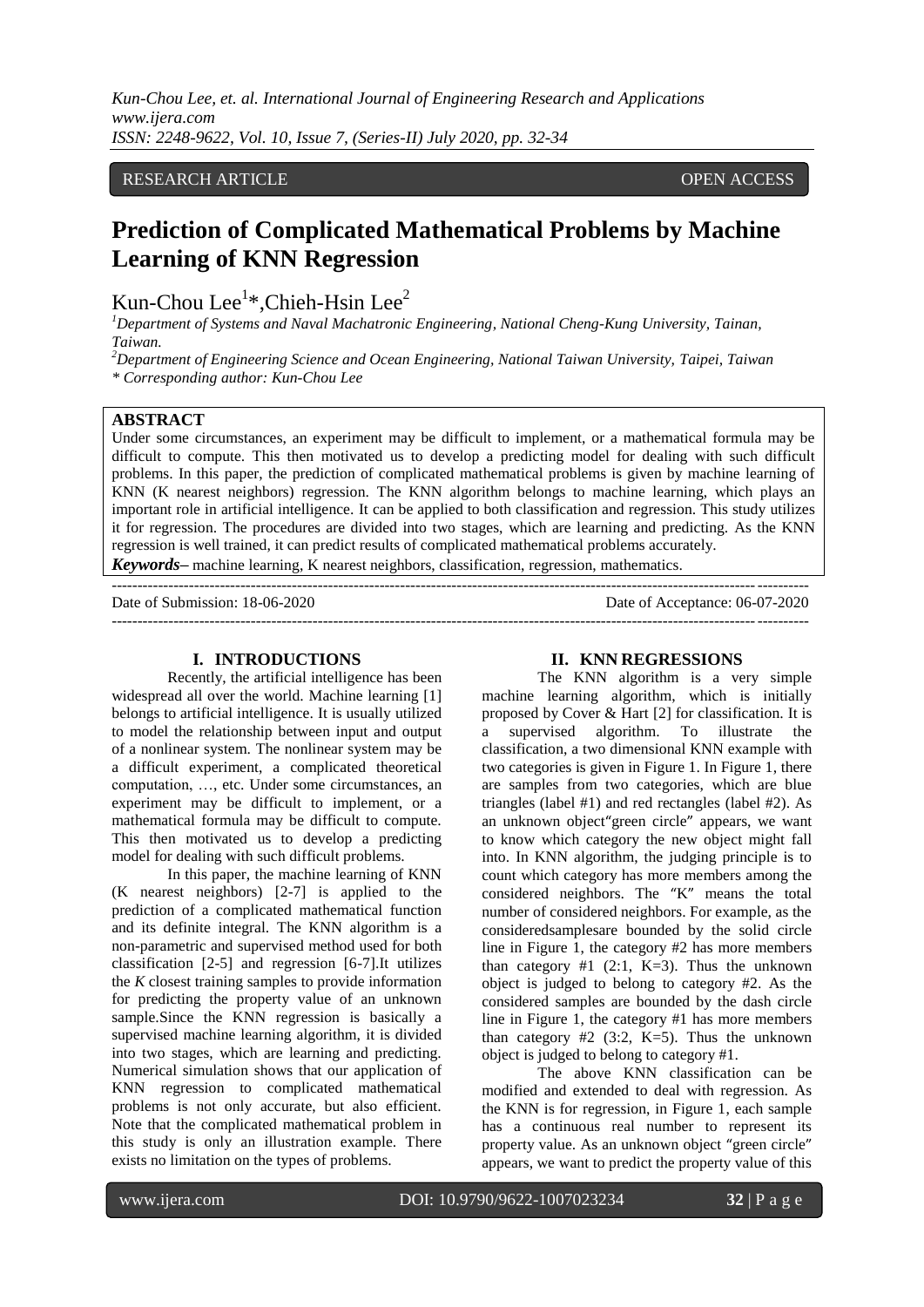new object. Assume there are totally *N* existing samples in Figure 1. Each sample has a location vector  $\bar{r}_i$  and property value  $\beta_i$ , where  $i = 1, 2, ..., N$ . The unknown object has a location vector  $\bar{r}$  and we want to predict its property value  $\beta$ . In K-NN regression, we first choose the value of  $K$ , i.e., the number of nearest neighbors. Next, the Euclidean distance between the unknown object and existing samplesis computed and denoted as  $d(\bar{r}, \bar{r}_k)$ ,  $k = 1$ , 2, …, *K*. The property value for the unknown object is predicted as

$$
\beta = \sum_{k=1}^{K} w_k \beta_k \tag{1}
$$

where

$$
w_k = \frac{1/d(\bar{r}, \bar{r}_k)}{\sum_{k=1}^{K} [1/d(\bar{r}, \bar{r}_k)]}
$$
(2)

The above formulas hint that a near sample has great influence on the unknown object prediction, whereas a far sample has only little impact.



**Figure 1.**Two dimensional illustration of the KNN algorithm with two categories.

#### **III. NUMERICAL EXAMPLE**

In this section, two numerical examples are given to illustrate the above KNN regression. The input and output may be any theoretical or experimental data. For simplicity, a complicated mathematical function and its integration are utilized to generate the training and testing data.

In the first example, the function

$$
f(x) = \left[ J_0 \left( \frac{x}{2} \right) \right]^2 \cdot \exp\left[ \frac{x^2}{50} \right) \cdot \ln[\left( \frac{x}{2} + 1 \right) \tag{3}
$$

is considered, where  $J_0(\cdot)$  is the Bessel function of the first kind with order zero and ln $(E)$  is the natural logarithm. Obviously, equation (3) is verycomplicated to compute. Sowe are motivated to construct a machine learning model for predicting the function values. Initially, the function values of equation (3) for *x* = 0, 0.1, 0.2, …, 10, are numerically computed. The number of the whole data sets is 101. Among the 101 data sets, we

randomly select 80of them for training the KNN regression. The remainder 21 data sets are for testing.In KNN algorithm, the number of nearest neighbors, i.e., *K*, is chosen as 5. Figure 2 shows the function value of equation (3) for the 21 testing data sets by theoretical computation (i.e., answer) and KNN prediction, respectively.It shows that they are in good agreement.



**Figure 2.**The function value of equation (3) for the 21 testing data setsby theoretical computation (i.e., answer) and KNN prediction, respectively.

In the second example, the definite integral

$$
\int\limits_{0}^{d} f(x)dx
$$
 (4)

is considered. The  $f(x)$  of equation (4) is defined in equation (3). Obviously, the above definite integral is very complicated to compute. Since the integral has no analytical solution, we are motivated to construct a machine learning model for predicting the integral results. Initially, the integration of equation (4) are numerically computed for  $d = 0$ , 0.1, 0.2, …, 10, respectively. The number of the whole data sets is 101. Among the 101 data sets, we randomly select 80 of them for training the KNN regression. The remainder 21 data sets are for testing. Figure 3 shows the definite integral of equation (4) for the 21 testing data sets (i.e., different values of integral bound *d*) by numerical computation (i.e., answer) and KNN prediction, respectively. It shows that they are in good agreement.